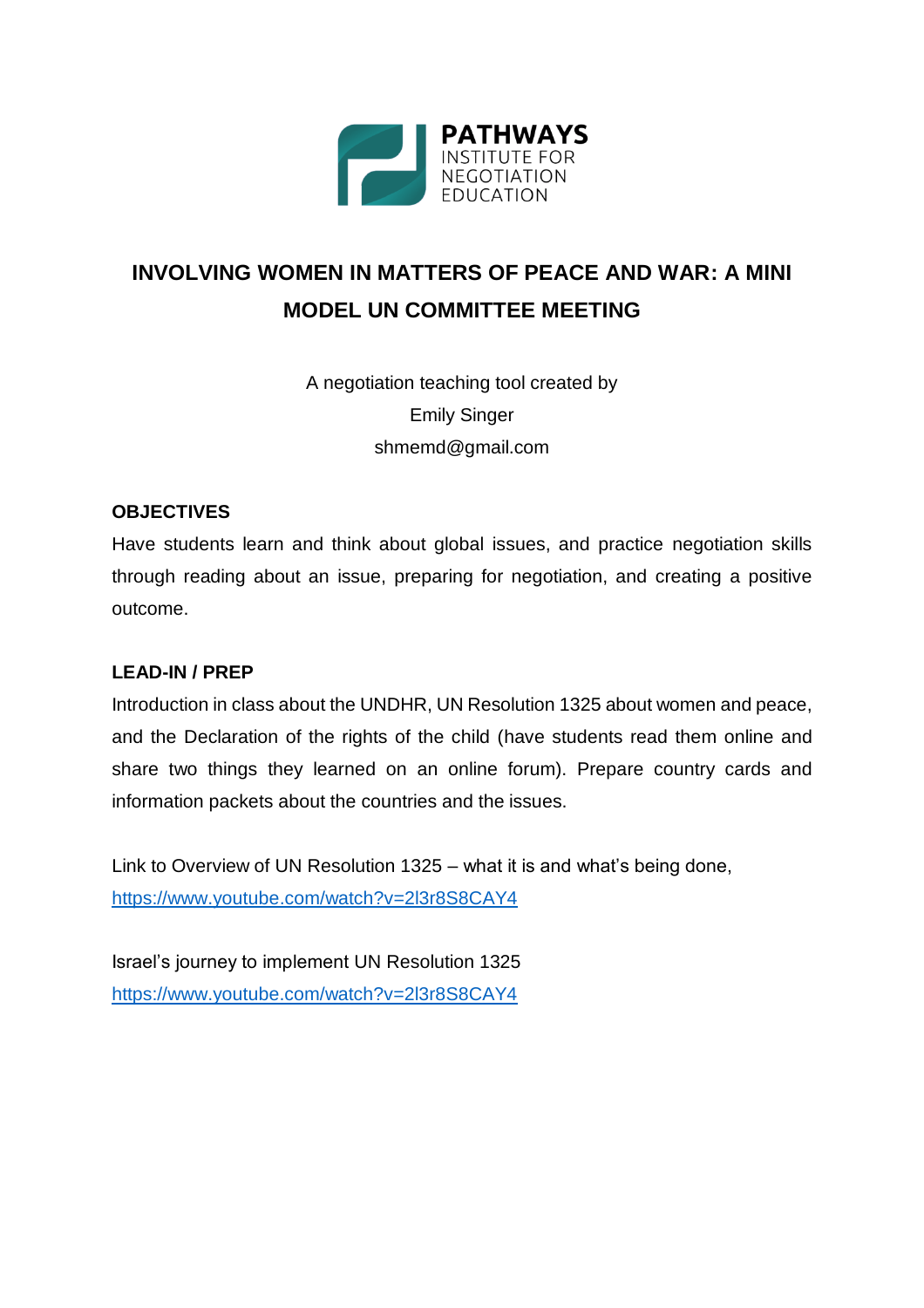# **ACTIVITIES**

- 1. Bring speaker (e.g. from an Embassy) to present to the students about the UN and these two resolutions.
- 2. Next class, divide students in small groups, each one representing a country. Each group prepares a one-minute statement about the issue from the viewpoint of their country. The issue is there is a budget for empowering women and children, in order to further their rights. How should the UN spend the money? What sort of program(s) should they fund?
- 3. Invite representatives of other countries to make comments.
- 4. Give a 20-minute break during which the countries must get together with other countries and try to negotiate a resolution.
- 5. Groups make their proposals, and the countries vote on each resolution, until one passes.

#### **TIME REQUIRED IN CLASSROOM**

One double lesson, and then one extended lesson (3-4 hours)

#### **VOCABULARY / GRAMMAR**

Agenda, chair, decorum, delegate, delegation, director, draft resolution, debate, gavel, moderator, resolution, vote

#### **ASSESSMENT**

Group work, individual participation, and final product of proposal.

# **REFLECTION**

Ask students to write about the experience. What did they learn? What was the experience like for them?